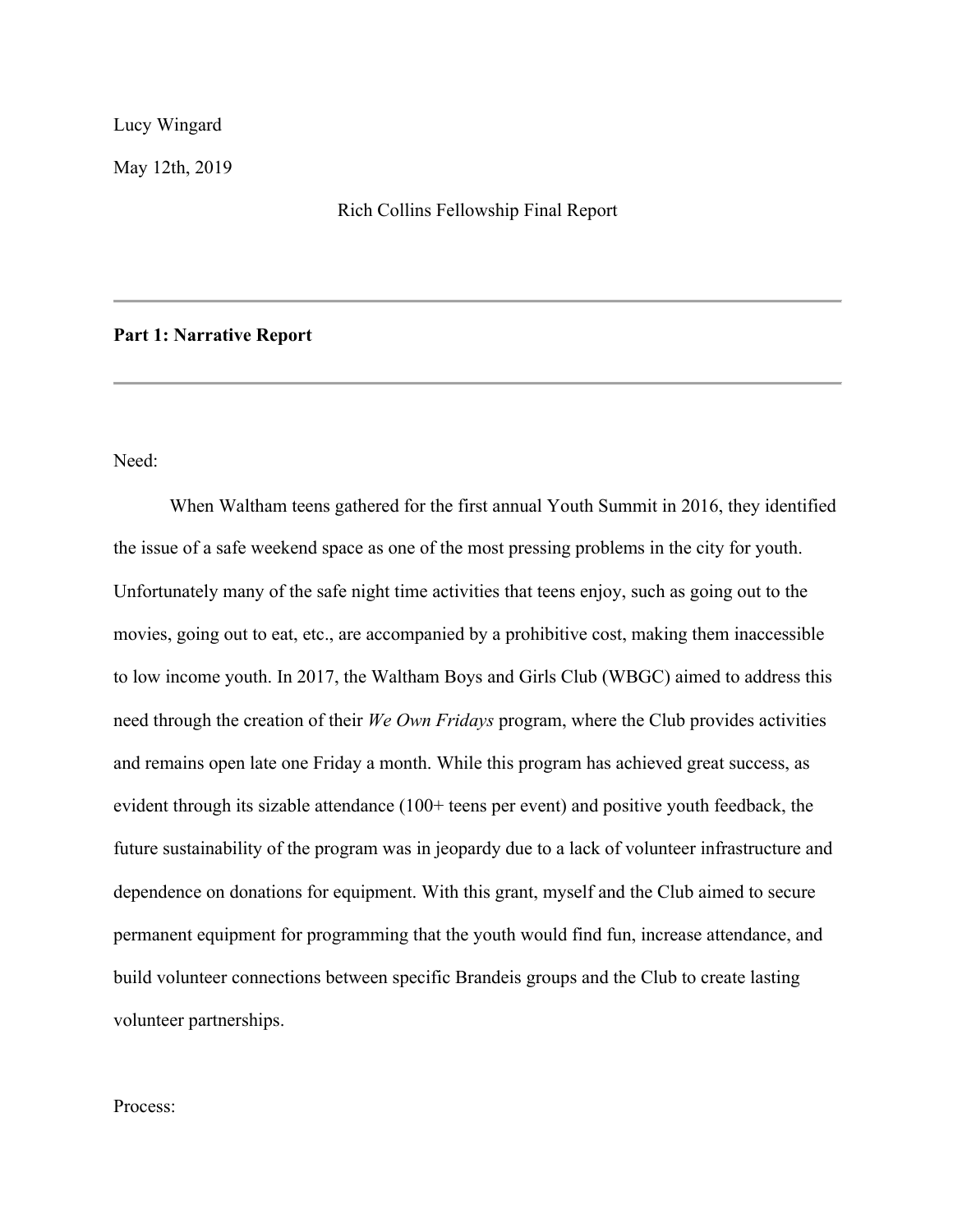I focused 3 WOF events specifically: February, March, and May. I began reaching out to different groups on the Brandeis campus in January to see who might be interested in leading an activity at WOF, and received very strong interest from several groups! For February, we had a member from the Slam Poetry team, Poetic Justice, come to lead a slam poetry workshop. For March, volunteers from the Center of Eastern European and German Studies brought their Catan boards and held a Catan tournament. And in May, we had Ian Roy and staff from the MakerLab run workshops in 3D printing, scribblebots, and drone rides.

Purchasing equipment was a major component of this project. With the grant we were able to buy equipment for laser tag, pickleball, open mics/karaoke, a photobooth setup, along with some other smaller items that would make each event more fun. This equipment allowed us to introduce a wider range of activities at the event, and be able to offer them consistently in the future, which has already received a lot of positive feedback from the youth (who are especially excited about laser tag!)

Every month I had one on one meetings with staff at the Club to go over logistics of the event. This included figuring out what needed to be purchased when, what activities would be offered at the event, the date and time of the event, and what role volunteers would play. These meetings were really important in helping the actual events run smoothly, as we had to figure out how to adapt to changing schedules often.

In addition to these meetings, I also developed two surveys to gain more information about general knowledge of the program and feedback from each event.

Challenges: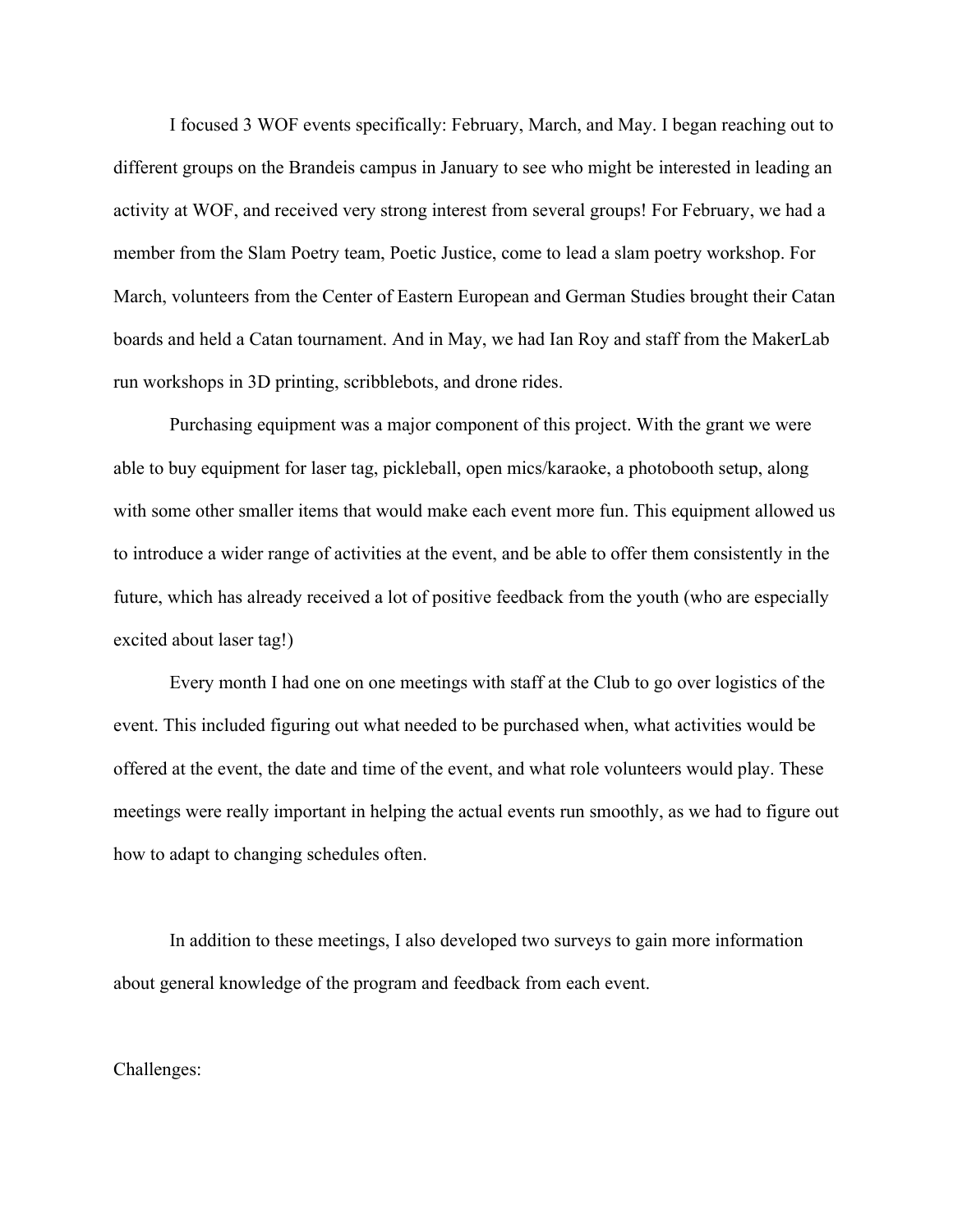Communication was probably the largest challenge throughout this project. At the beginning of the project, I didn't understand that I needed to communicate my goals and expectations for the event explicitly to the Boys and Girls Club staff- this led to the poetry workshop being scheduled for the same time as the open mic at the Feb WOF, which was not what I initially planned for the evening. Having effective communication was also a challenge just due to the hectic nature of non-profit staff and college student schedules - several times I was informed about a WOF time or date was change last minute, which made it hard to coordinate with volunteers- but thankfully our volunteers were all really excited about coming and were able to make the time changes work for them. However, these date changes did at times seem to be favoring the schedule of the Club over that of the teens, such as the change in date of the March event which ended up being the same date as Junior Prom- meaning low attendance for the event.

The last challenge I faced in this project was in advertising the events to youth outside the club. I initially planned on hanging up fliers at the high school to advertise each event, as well as distribute an awareness assessment to teens at the high school that would assess their knowledge of Boys and Girls Club programs and WOF specifically. This ended up being harder than I anticipated- I thought that a focus group the Club was running at the HS might be able to distribute the surveys but that didn't pan out, and I waited to long to call the HS myself, once I did call they didn't get back to me. A staff member at the Club was able to hang up fliers advertising our last event that is next Friday, but I would have liked to advertise for all 3. Despite those challenges, we still had some really great outcomes with this project, as discussed in the evaluation section.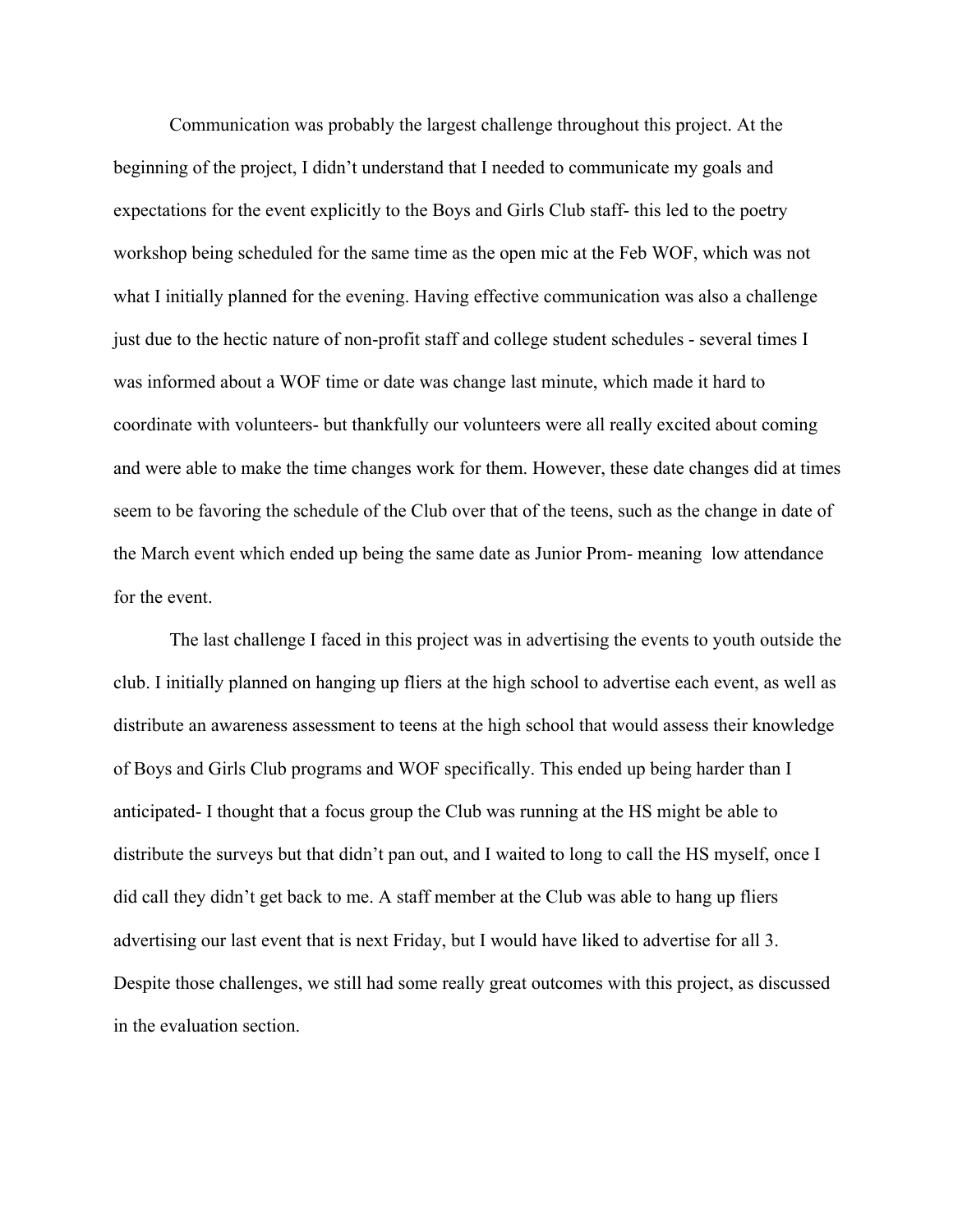Future:

WOF will continue to use the supplies purchased with R/C funds into the future, and will even be able to use them to expand programming for other club activities like their middle school We Own Fridays. Though I won't be able to devote the same level of involvement to WOF in the future, I plan on creating a guide for the Club detailing various groups and clubs at Brandeis that might want to collaborate on WOF, and provide contact information. Already, lasting collaborations between Brandeis and the Club are emerging from this project; at our final WOF on May 10th, Ian Roy discussed bringing the MakerLab to Watch City Camp (summer camp at the Club) with Club staff.

## **Part 2: The Evaluation**

Outcomes:

- The exact count of youth in attendance is still being finalized, but overall attendance was fairly high, with about 90 youth in attendance at the first event, about 40 youth at the second, (which was fairly high despite junior prom), and about 60 youth in attendance at the third
- Over 1/4 of youth had not attended WOF before, indicating growing engagement from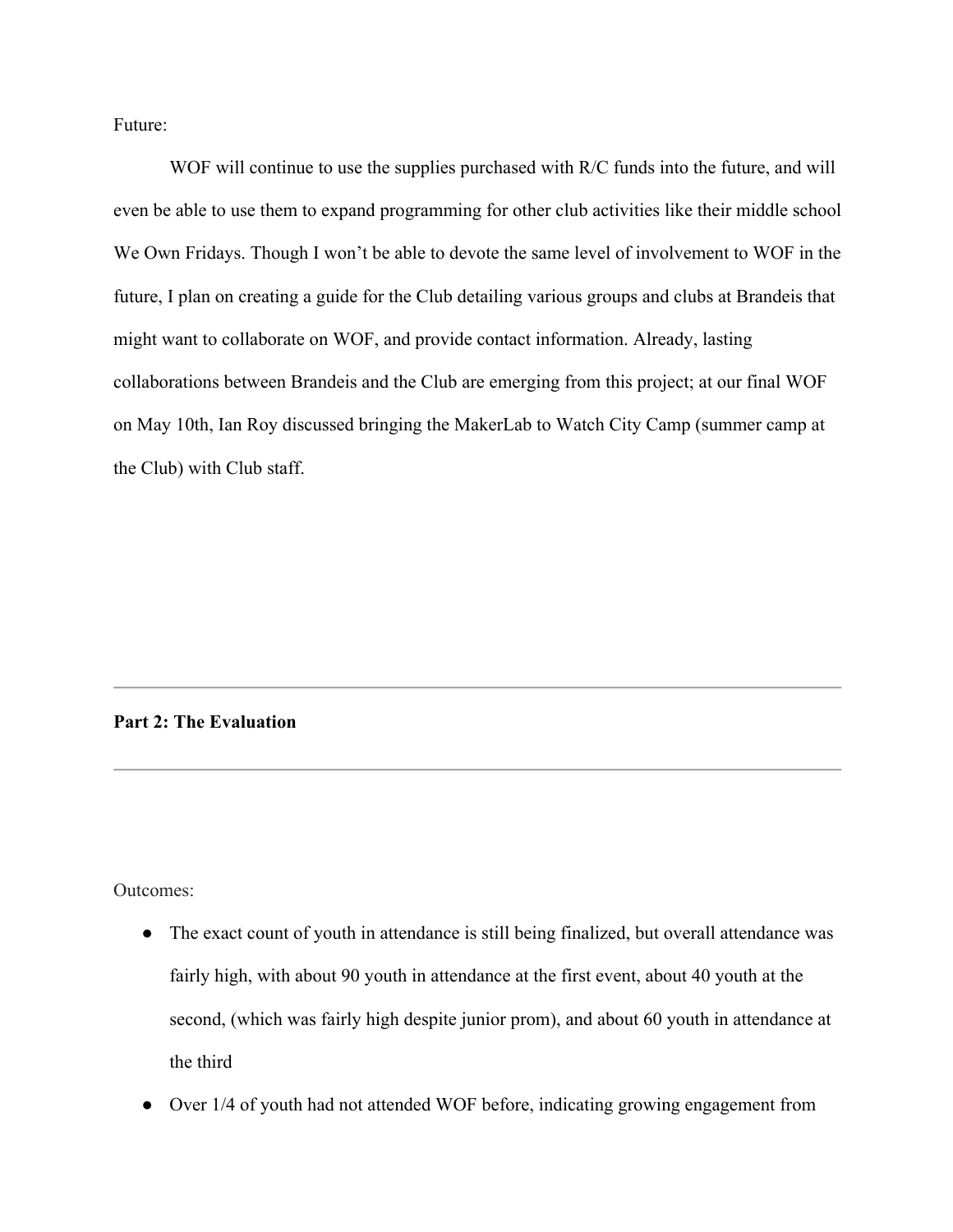youth unfamiliar with the Club

- And teens had a fun time! A solid 90% of youth in attendance said they would attend WOF again
- My impact assessment was able to collect useful data on what the teens want to do more of at WOF, with basketball, challenge games such as Catan, and open mics three popular suggestions
- With the grant we were able to invest over \$2000 in equipment, which can now be permanently used for WOF programming- and this equipment was even able to be used at the middle school WOF hosted by the Club

Administering the assessment surveys were more difficult than anticipated. All but one response were collected at the first event- attendance at the second event was too low to provide accurate data, and too few volunteers at the third event made it not feasible to have an extra hand devoted to collecting surveys. Furthermore, though I attempted to do a pre and post assessment in a single survey, unclear question labelling made it confusing for teens to fill out, so questions assessing feels before/after the event don't reflect accurate data. That said, useful information was still gleaned from the responses that were collected. Here is a link to the full survey. A sample of questions and responses are included below: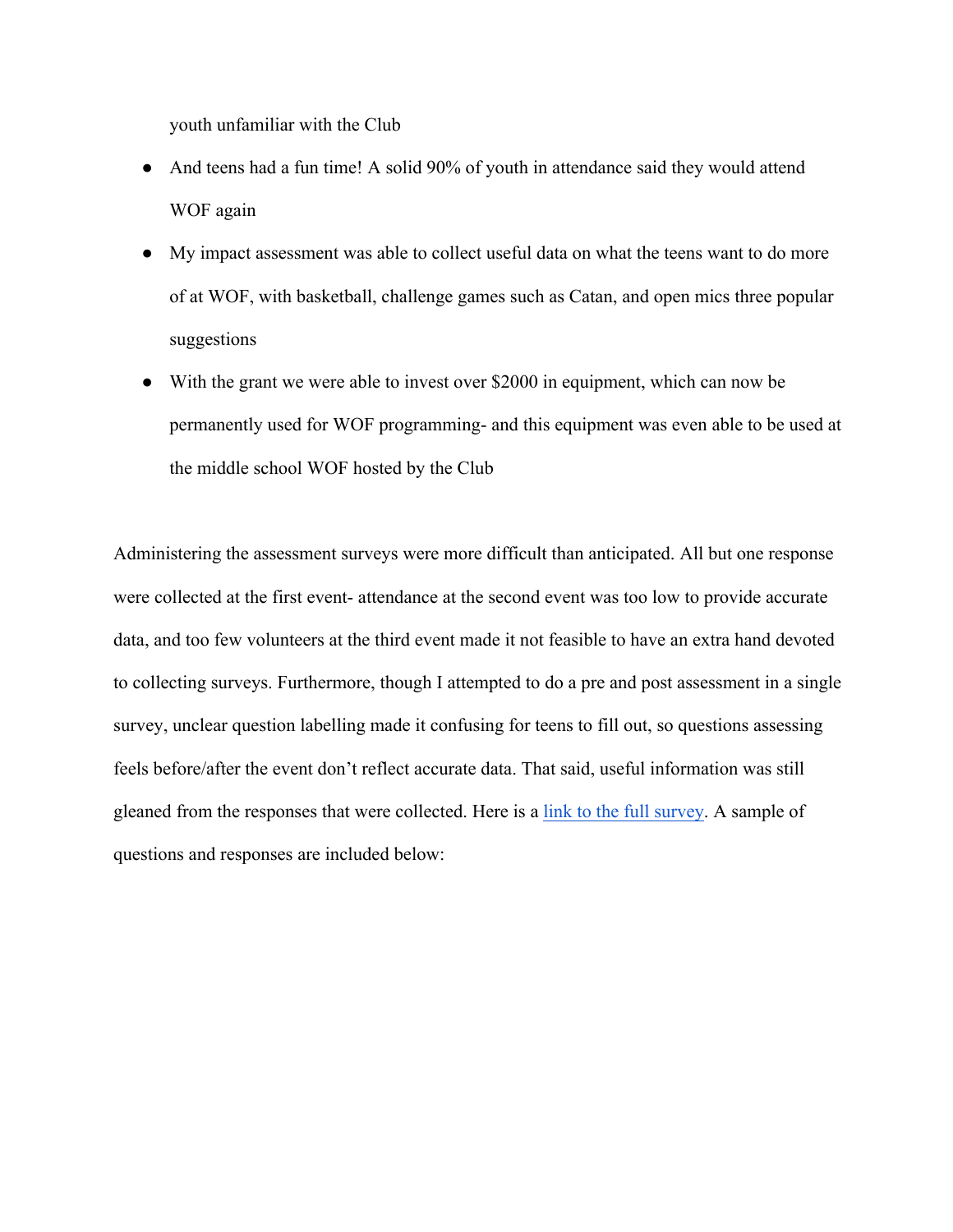## Have you attend We Own Fridays before?

27 responses



# What was your favorite activity of the night?

27 responses

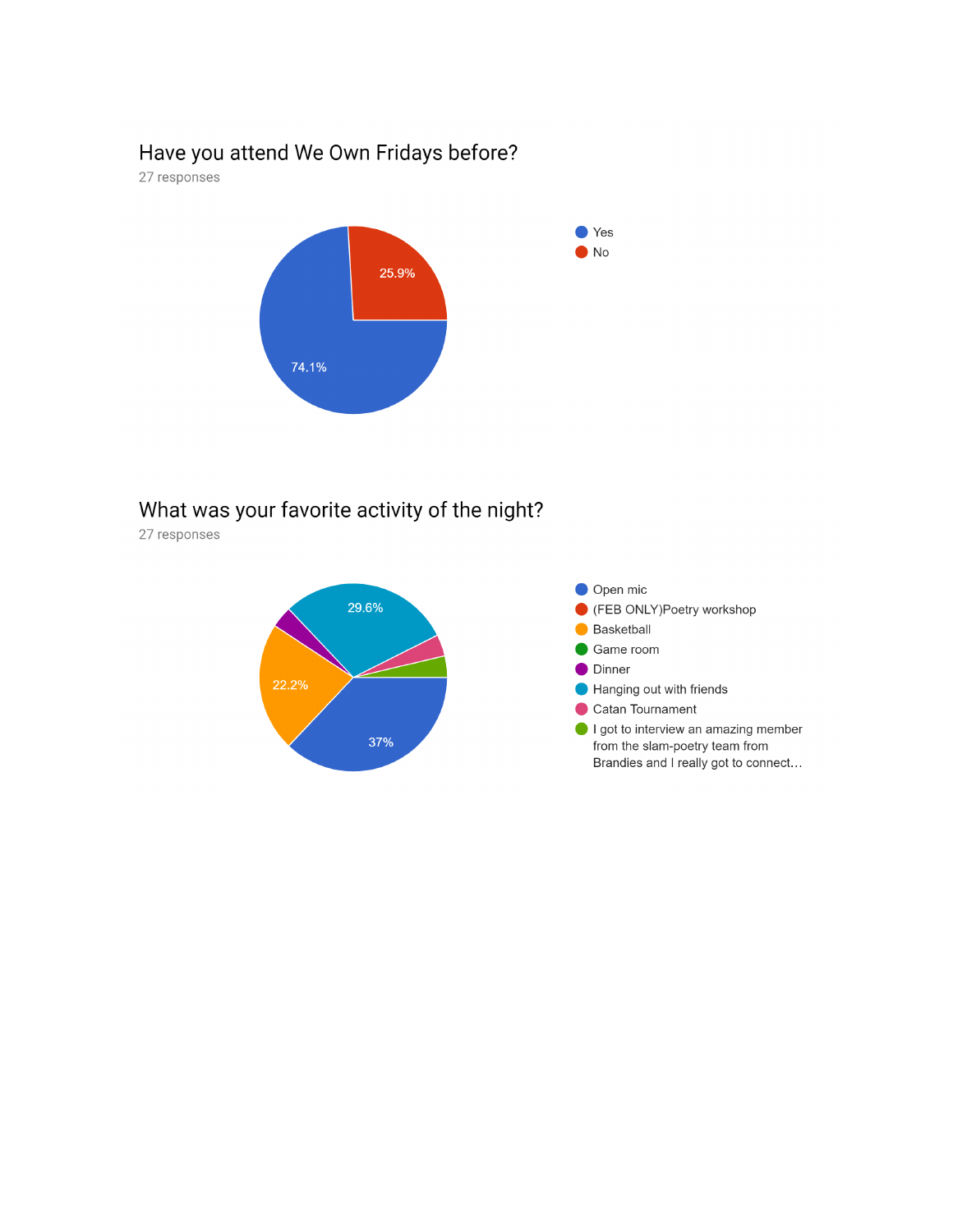## How would you describe your experience at tonight's event? Please check all the apply

27 responses



Based on your experience tonight, likely are you to attend WOF again in the future?

27 responses



(1- Will not attend, 5- Definitely will go again)

Below is a SWOT analysis of the project.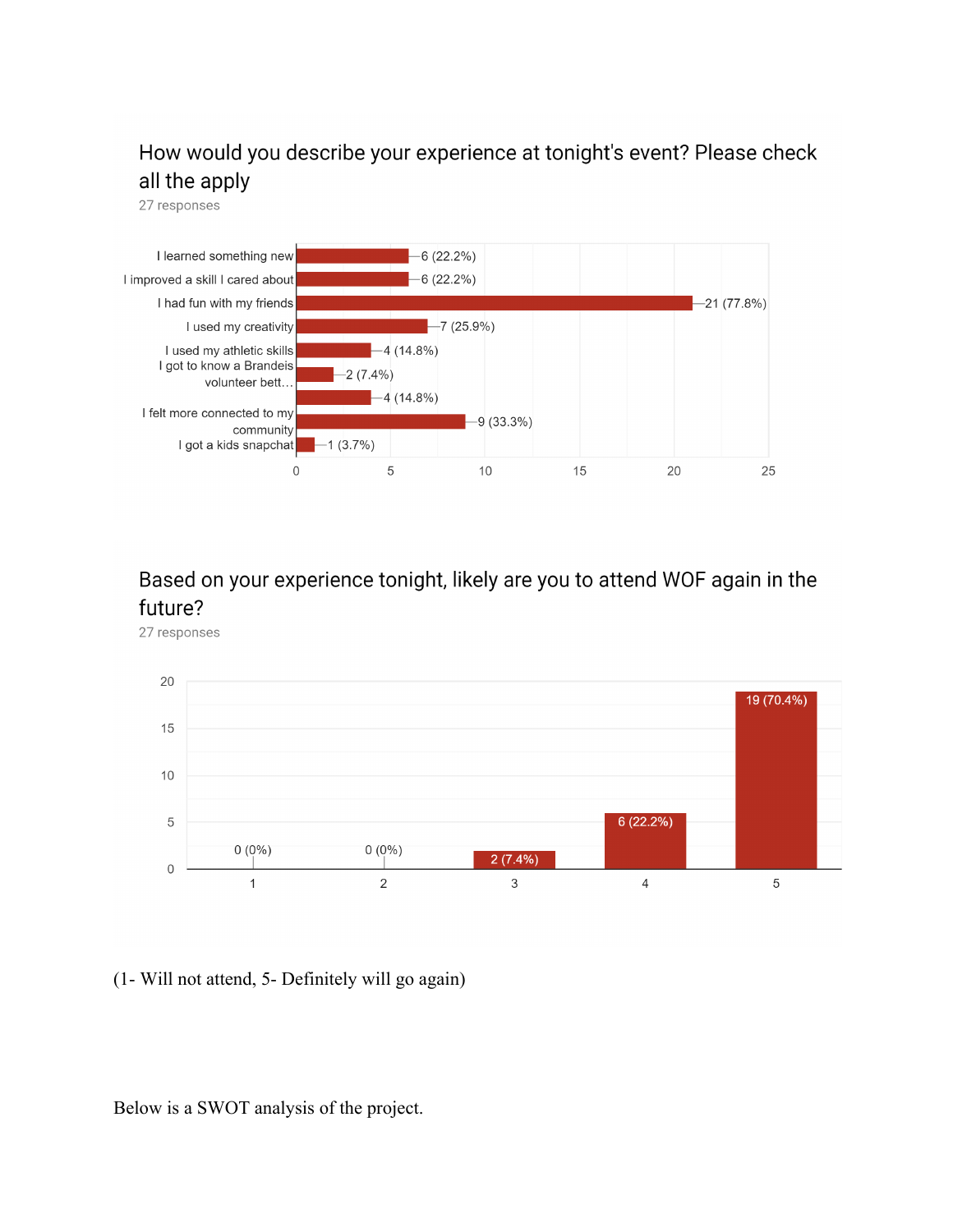## Strengths:

- Volunteer enthusiasm
- Teens had positive experience with different programming
- Secured equipment for future events

## Weaknesses:

- Poor communication between WBGC staff and outside groups
- Over reliance on sports at WOF
- Outreach to general Waltham youth not already involved in Club is minimal

## **Opportunities**

- Higher attendance possible with better outreach
- Collaboration with more groups at Brandeis
- Youth could help plan/request specific programs from Brandeis they want

## Threats

- Confusion about how to achieve the goal of the program/what the goal ultimately is (fewer WOFs for higher attendance vs more frequent with lower attendance)
- Understaffing at the Club might prevent event from happening

## **Part 3: Final Budget**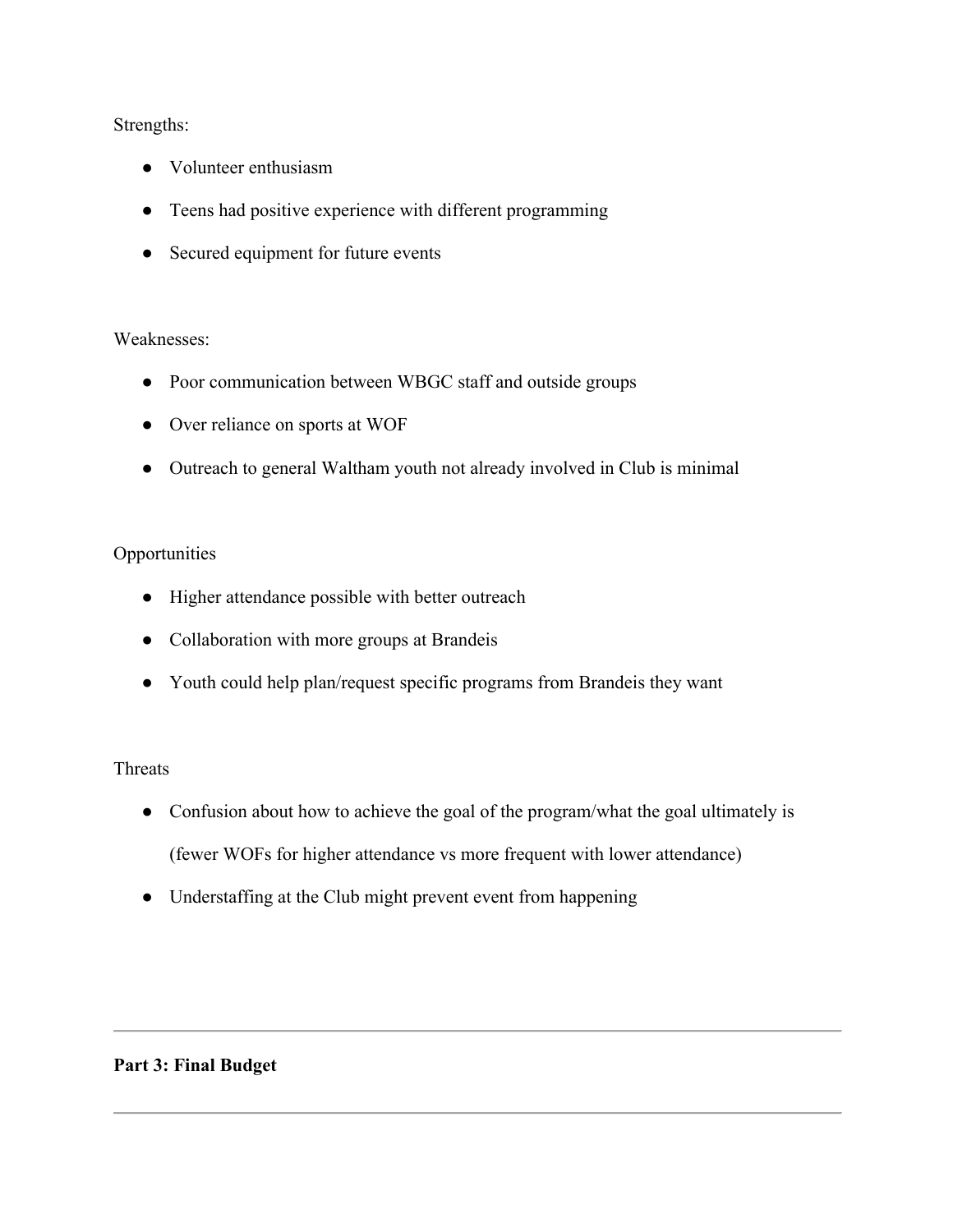| <b>S</b><br>% $.0$ $.00$ 123 $\star$<br>÷.<br>100%<br>음<br>Arial<br>B<br>A<br>$\check{}\;$             |            |                   |                                            |              |                                                                                                                                        |              |  |                                                                                                                                                                                                                                                                                                                                                                                                    |
|--------------------------------------------------------------------------------------------------------|------------|-------------------|--------------------------------------------|--------------|----------------------------------------------------------------------------------------------------------------------------------------|--------------|--|----------------------------------------------------------------------------------------------------------------------------------------------------------------------------------------------------------------------------------------------------------------------------------------------------------------------------------------------------------------------------------------------------|
| $\mathbb{A}$                                                                                           | B          | $\mathbf{C}$      | D                                          | E            | F                                                                                                                                      | G            |  | H                                                                                                                                                                                                                                                                                                                                                                                                  |
| Item                                                                                                   | Amount     | Date              | Vendor                                     | Method       | <b>Notes</b>                                                                                                                           | <b>Total</b> |  | <b>Contingencies</b>                                                                                                                                                                                                                                                                                                                                                                               |
| <b>Starting Budget</b>                                                                                 | \$2,700.00 |                   |                                            |              |                                                                                                                                        |              |  | The committee did not offer funding for the grill, gift cards/raffles, or<br>\$666.25 food. The grill in particular seemed excessive and a safety issue.                                                                                                                                                                                                                                           |
| Amazon purchases (big<br>speaker, one set of laser tag<br>guns, and one popcorn red<br>kettle machine) | \$519.27   | 1/17/2019 Amazon  |                                            | online/coupa | supplies<br>shipped to<br>DCS/give to<br>lucy                                                                                          |              |  | The committee encourages you to contact local businesses for donations<br>of the things they did not fund (businesses to donate food for the evening,<br>prizes for the raffle, and potentially a grill could be donated from a place<br>like Home Depot).                                                                                                                                         |
| photobooth props, 5 laser tag<br>gun sets, 2 packs of batteries                                        | \$478.91   | 2/7/2019 amazon   |                                            | online/coupa | supplies<br>shipped to<br>DCS/give to<br>lucy                                                                                          |              |  | The committee wants you to focus on doing 2-3 programs really well<br>versus trying to pull off 5 programs in just one semester. The committee<br>really wants you to take leadership on these and make sure the evenings<br>are student-and-staff led and not 100% designed and run by staff. Choose<br>the 2-3 topics you want to focus on the most and let the staff design/lead<br>the others. |
| inflatable obstacle course                                                                             | \$657.06   |                   | 2/7/2019 inflatable zone                   | online/coupa | paid via quest<br>paypal to<br>wholesale<br>airattacks                                                                                 |              |  | The committee wants you to focus on ensuring sustainability and<br>long-term partnership between Brandeis volunteers and the Boys and<br>Girls Club for these programs. Get clubs who would come back future<br>programming next year as well.                                                                                                                                                     |
| conversion fee                                                                                         | \$6.57     |                   | 02/07/2019 inflatable zone; v online/coupa |              | an unexpected<br>conversion fee<br>charged us the<br>same day we<br>bought the air<br>inflatable bags<br>from wholesale<br>air attach: |              |  | The committee thinks you can save money by cutting back on things like<br>paint, tape, etc. These are just suggestions, but it's up to you where you<br>want to focus your \$2700 in terms of approved supplies.                                                                                                                                                                                   |
| Amazon purchase of<br>pickleball equipment                                                             | \$371.94   | 03/07/2019 Amazon |                                            | online/coupa |                                                                                                                                        |              |  |                                                                                                                                                                                                                                                                                                                                                                                                    |

We ended up spending \$2,033.75 out of my allocated \$2,700. The major area of savings was due to the fact that we didn't end up ordering supplies for glow in the dark dodgeball, as it was the one item on the list that the Club already had some supplies for so it was a low priority in ordering. We also saved money on transportation for students- the Club allowed me to use their vans for free to pick up volunteers from Brandeis. We ended up spending slightly more on inflatables for the obstacle course than we had originally budgeted for, as we realized inflatables would be better than gymnastic mats for this purpose.

## **Part 4: Personal Growth/Reflection and Final Thoughts**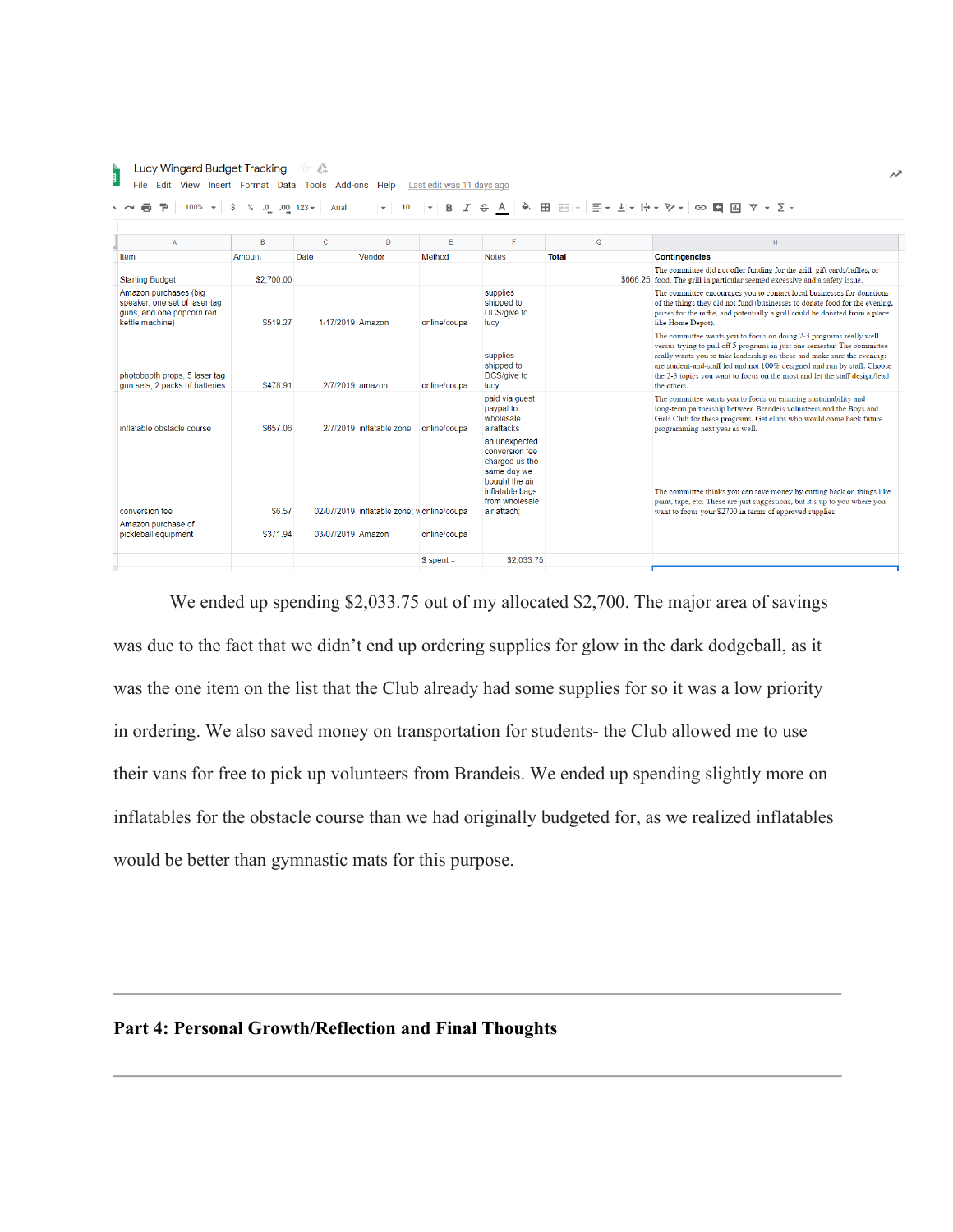I have grown a lot over the course of this project, both professionally and personally. Hanging out with teens at this event and seeing volunteers have fun and get really excited about being involved was probably my favorite part of this entire project. Before I worked with the Summer Foods Program at the Boys and Girls Club last summer, I didn't have much knowledge about the Waltham community outside of Brandeis, despite living off campus. Once I got to know teens at the Club, I felt like I really belonged to the Waltham community and was doing my part to actively shape it into a welcoming space for everyone. Getting to see other Brandeisians share this same sense of community by developing relationships with Waltham youth was really incredible. I feel immense gratitude for the Rich/Collins family for giving me the opportunity to share some of the amazing resources available at Brandeis with the youth of Waltham.

This project has been the thing to contribute most to my professional growth while here at Brandeis. With Will's guidance, I learned how to have uncomfortable conversations with project partners when I needed more from them. I feel much more confident in my ability to navigate challenges in the non-profit setting, and more confident in my ability to orally communicate with others in general. Already having some experience with event and budget planning from my club involvement, I found the 1 on 1 meetings with Will to be the most helpful part of the R/C fellowship. This was the first project I worked on where I felt like I could be frank about my feelings with the person I was held accountable to; I've never felt like I could tell a professor that I hadn't started a paper yet because I was feeling very anxious that week, but as Will emphasized throughout the R/C process, I really felt like a person first, student second, and R/C fellow third. Knowing that I had a support system that was genuinely more concerned with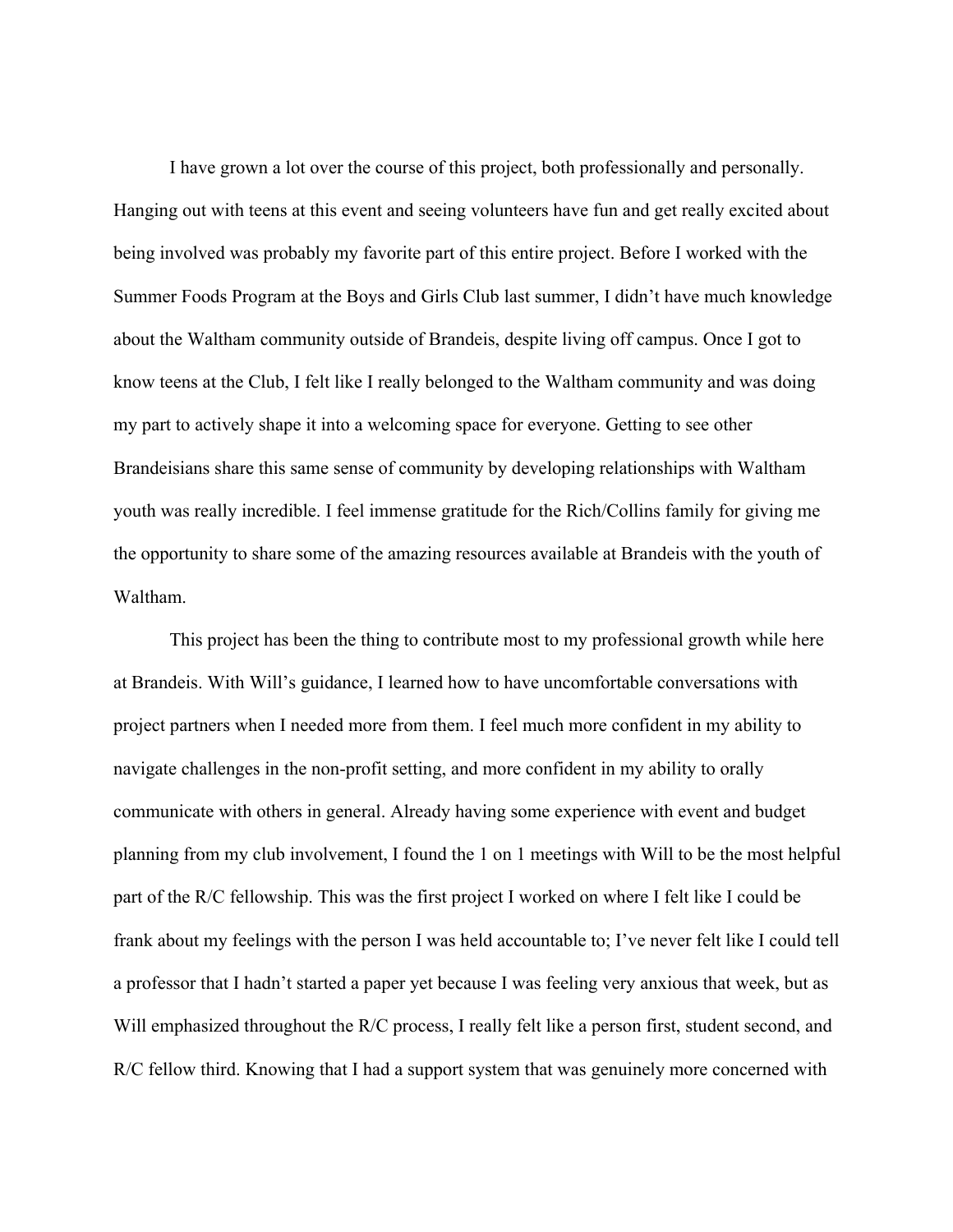my well being than a specific project outcome made this a really positive experience for me, and definitely helped my project in the long run. Instead of putting tasks off that I felt too anxious to complete, I felt okay talking to Will about my anxieties and developing a plan to get things done that worked for both me and the project. I hope to model Will's leadership as I go forward working in non-profit and activism spaces, as I believe it recognizes that everyone has something of value to contribute to these spaces, and it's up to leaders to develop a culture and practice that allows them to do so.

As I mentioned to Will in our final 1 on 1, I think expanding to a year long fellowship could benefit the Rich/Collins fellows. After hearing from Dr. Cathy Burak about how to develop meaningful community assessments, it was clear that the key to any good assessment and program is to work with the community being served from the beginning of the process. I think that having an application process in the early fall, where students could apply with a less concrete plan, would allow a greater collaboration between fellows and the community in developing projects together, and give fellows a greater sense of ownerships over their projects. I think a recurring point of confusion during the R/C fellowship was a question on behalf of the fellows: who am I developing the project for, my community partner or the community I aim to serve? Obviously each fellow applied for R/C with hopes to serve a certain community, but I feel that during the course of the fellowship we all had to alter our projects at times to fit the needs of our community partners without as clear a benefit to the community we aimed to serve. That's why I think it would be helpful for students to have longer to develop a plan with community partners, and hopefully have enough time to actually meet and work with some people from the community they want to serve, to get both inputs on what the project should be. That being said, I know that project ownership was not a struggle for every fellow, so perhaps keeping some